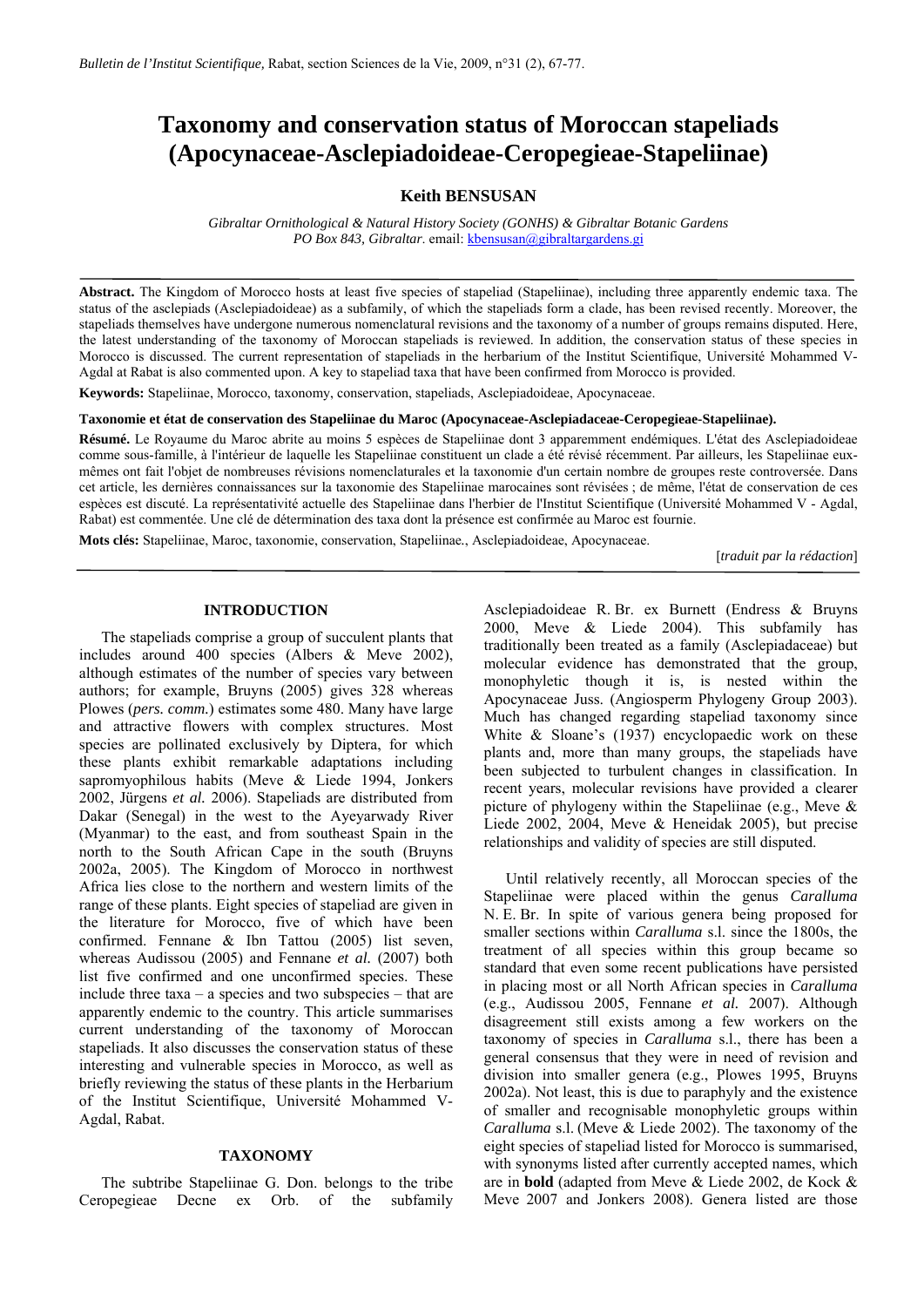recognised by molecular phylogenies (Meve & Liede 2002, Endress *et al.* 2007). The principle of monophyly is upheld throughout this work, but it is important to note that arguments for the retention of paraphyletic taxa merit attention (see, e.g., Sosef 1997, Brummitt 2002, or Plowes 2003, 2008a in reference to stapeliads). *Apteranthes europaea* (Guss.) Plowes is listed at the species level with no reference to the complicated history of its infraspecific taxonomy, which is discussed separately (for more on this matter see Meve & Heneidak 2005). An asterisk (\*) indicates that the presence of a taxon in the Kingdom of Morocco requires confirmation. An († ) highlights the name used for this species in Fennane *et al.* (2007), for ease of reference. The classification of every taxon is discussed. A key to taxa confirmed from Morocco is given in Appendix .

## *APTERANTHES* J. C. Mikan, *Nov. Act. Nat. Cur.* 17:594 (1835)

= *BOREALLUMA* Plowes, *Haseltonia* 3: 63 (1995)

The resurrection of the genus *Apteranthes* J. C. Mikan by Plowes (1995) accords well with molecular evidence (Meve & Liede 2002). Plowes placed three of the four Moroccan *Apteranthes* species in this genus. In addition, he placed *Apteranthes munbyana* (Decne.) Meve & Liede in the genus *Borealluma* Plowes. However, Meve & Liede (2002) rejected this classification, placing this species in *Apteranthes* due to shared characteristics with this genus (inflorescence morphology in particular) and to the paraphyly of *Borealluma*; *Apteranthes tuberculata* (N. E. Br.) Meve & Liede, which was included in *Borealluma* by Plowes (1995), appears to be more closely related to *Apteranthes europaea* than to *A. munbyana*  according to their molecular analyses. Plowes himself (*pers. comm.*) believes that the genus *Borealluma* may require amending.

*Apteranthes burchardii* (N. E. Br.) Plowes, *Haseltonia* 3: 61 (1995). Basionym: *Caralluma burchardii* N. E. Br., *Bull. Misc. Inf. (Kew)* 1913: 121 (1913)

**subsp.** *maura* (Maire) Meve & Liede, *Pl. Syst. Evol.* 234: 198 (2002). Basionym: *Caralluma burchardii* var. *maura* Maire, *Bull. Soc. Hist. Nat. Afr. Nord* 14: 156 (1923) ≡ *Caralluma burchardii* subsp. *maura* (Maire) Meve & F. Albers, *Nordic J. Bot.* 15: 465 (1995)†

*Apteranthes burchardii* s.s. is endemic to the eastern Canary Islands, having been described from the island of Fuerteventura (White & Sloane 1937, Bruyns 1987, Meve & Liede 2002). The subspecies *maura*, which is found in Morocco, is endemic to this country. This taxon differs from the nominate subspecies in that its flowers are smaller and on pedicels, as well as having duller and more slender stems and smaller rudimentary leaves (Meve 1995, Audissou 2005). All varieties of the Moroccan taxon were subsumed under *A. burchardii* subsp. *maura* by Meve & Liede (2002). *A. burchardii* subsp. *maura* has a hexaploid genome ( $2n = 66$  chromosomes), as is also the case with *Apteranthes joannis* (Maire) Plowes (Meve 1995; Albers & Meve 2001). Meve (1995) highlights that the allopatric distribution of the two subspecies of *A. burchardii*, together with their different karyologies and vegetative and floral morphologies, show that the two have lost the capacity for interbreeding. He notes that although the two taxa might thus be considered distinct species, their still far-reaching morphological similarity suggests that division at the subspecific level is the most satisfactory solution for these two taxa.

*Apteranthes europaea* (Guss.) Plowes, *Haseltonia* 3: 59 (1995)**.** Basionym: *Stapelia europaea* Guss., *Fl. Sicul. Prodr. Suppl.* 1: 65 (1832) ≡ *Boucerosia europaea* (Guss.) Caruel, *Parl., Fl. Ital.* 6: 725 (1886) ≡ *Desmidorchis europaea* Kuntze, *Rev. Gen*: 418 (1891) ≡ *Caralluma europaea* (Guss.) N. E. Br., *Gard. Chron.* 12: 369 (1892)†

This is the type species of the genus *Apteranthes*. A number of infraspecific taxa have been described within *A. europaea*, many for plants originating from Morocco. These include the following taxa: var. *schmuckiana* (Gattef. & Maire) Plowes, subsp. *gussoneana* (J. C. Mikan) Plowes and subsp. *maroccana* (Hook. f.) Plowes, itself with a number of infra subspecific taxa (see Meve & Liede 2002 and de Kock & Meve 2007). Fennane *et al.* (2007) distinguish between *Caralluma europaea* subsp. *europaea* (Guss.) N. E. Br. and subsp. *maroccana* (Hook.f.) Maire. Separate classification of two broad morphotypes of the taxa found in Morocco would appear logical (see below). However, Meve & Heneidak's (2005) molecular study of *A. europaea* found little evidence to support such a classification, preferring instead to designate two varieties, an eastern *A. europaea* var. *judaica* (Zohary) Plowes and western *A. europaea* var. *europaea* (Guss.) Plowes of what is an extremely polymorphic species. The variability of flower colour and size in Morocco, even within single populations, attests to this polymorphism. The Moroccan populations belong to the variety *europaea* according to this classification. However, the number of characters that distinguish these two taxa suggest a considerable degree of separation and the two are possibly allopatric (Meve & Liede 2002). Based on this, Crespo Villalba (2006) proposes that these two taxa should be raised to subspecific level. *A. europaea* has been left in its *sensu lato* until the precise infraspecific status of Moroccan populations is satisfactorily resolved.

Interestingly, flowers of plants in Morocco seem to differ somewhat according to habitat: those on limestone have typical flowers whereas those on granite have browner, slightly campanulate flowers (Jonkers & Walker 1993, Meve & Liede 2002). These two forms could be considered two distinct Moroccan ecotypes (Meve & Liede 2002) but further research is required to confirm this, including a systematic approach to gathering field data (Jonkers & Walker 1993).

*Apteranthes joannis* (Maire) Plowes, *Haseltonia* 3: 61 (1995). Basionym: *Caralluma joannis* Maire, *Bull. Soc. Hist. Nat. Afr. Nord* 31: 27 (1940)†

This monotypic species, which is rare and endemic to Morocco, was described within the genus *Caralluma* N. E. Br. It was placed in *Apteranthes* J. C. Mikan by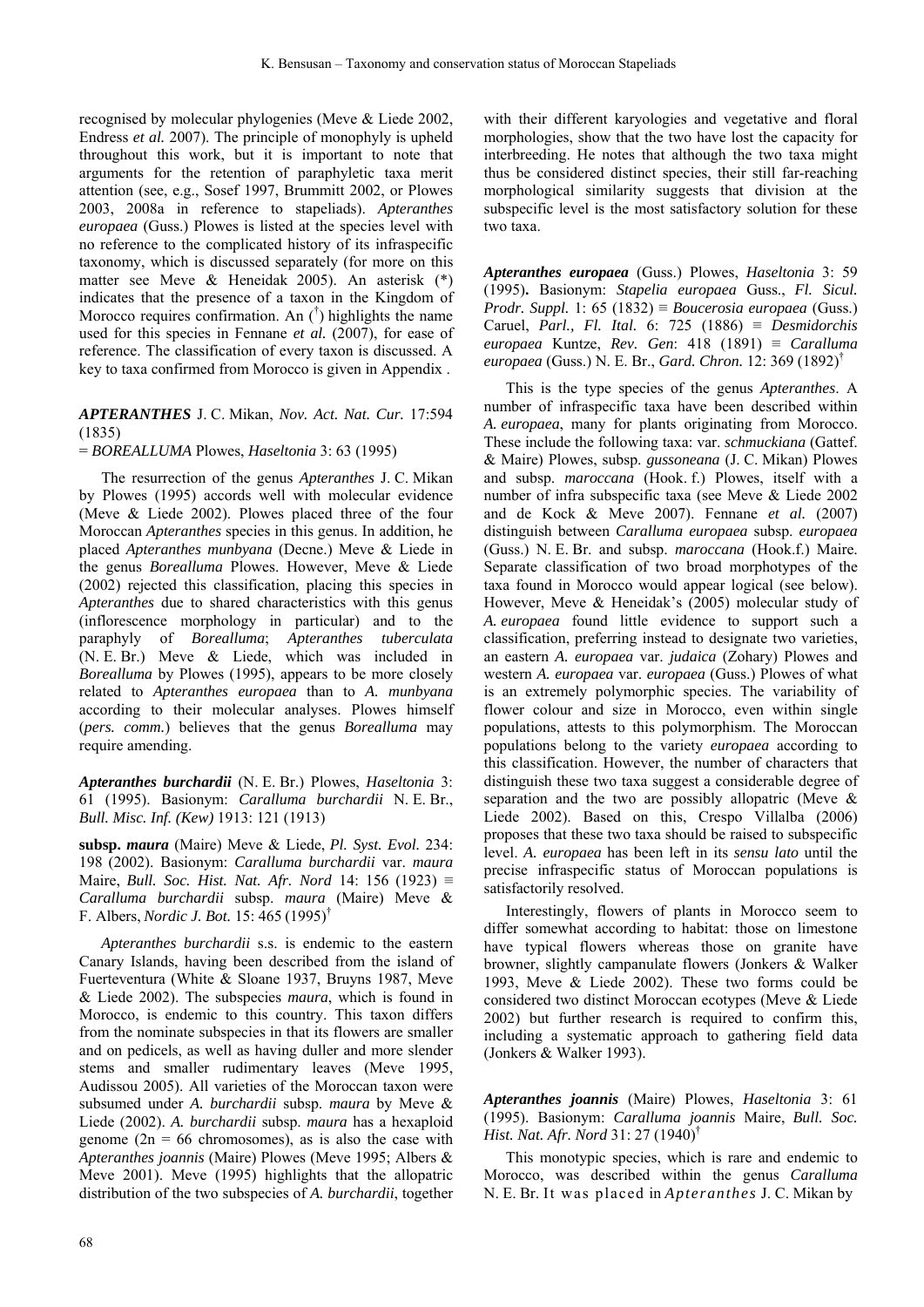Plowes (1995) and this was accepted by Meve & Liede (2002). The species has a hexaploid genome, a feature shared by *A. burchardii* subsp. *maura* (Meve 1995, Albers & Meve 2001).

*Apteranthes munbyana* (Decne.) Meve & Liede, *Pl. Syst. Evol.* 234: 199 (2002). Basionym: *Boucerosia munbyana* Decne. ex Munby, *F. Alger.*: 25 (1847) ≡ *Caralluma munbyana* (Decne.) N. E. Br., *Gard. Chron. Ser.* 3 12: 278  $(1892)^{\dagger} \equiv Borealluma \mu mbyana$  (Decne.) Plowes, *Haseltonia* 3: 63 (1995)

According to most sources this is a monotypic species (e.g., de Kock & Meve 2007). However, the Spanish populations are sometimes attributed to a separate subspecies, *Apteranthes munbyana* subsp. *hispanica* (Coincy) M. B. Crespo & Mateo (2006), based on morphological differences between plants from Spanish and North African populations (Crespo Villalba 2006). If the species is polytypic, the Moroccan plants would presumably belong to the nominate subspecies, which was described from neighbouring Oran (Crespo Villalba 2006). The genus *Boucerosia* Wight & Arn., in which *A. munbyana* was originally described, is currently understood to have a southern Asian distribution (Plowes 1995, Meve & Liede 2004). This species is known from Algeria, Morocco and Southeast Spain.

*CARALLUMA* R.Br., *Asclepiadaceae*: 14 (1810)\* = *SAUROLLUMA* Plowes, *Haseltonia* 3: 54 (1995) = *SOMALLUMA* Plowes, *Haseltonia* 3: 57 (1995) = *SPATHULOPETALUM* Chiov., *Ann. Bot. (Rome)* 10: 392 (1912)

The type species of the genus *Caralluma* is *Caralluma adscendens* (Roxb.) Haw., a species originally described from India (Meve & Liede 2002, de Kock & Meve 2007). Following the breakdown of *Caralluma* s.l. into smaller genera, the species forming a clade with *C. adscendens*  were retained in *Caralluma* s.s. (Plowes 1995, Meve & Liede 2002). Meve & Liede (2002) give Plowes' (1995) *Saurolluma* and *Somalluma* as synonyms of *Caralluma*. Although this treatment is followed here, it must be stressed that the species included within these genera by Plowes were not included in Meve & Liede's analyses.

*Caralluma subulata* Forssk. ex Decne., *Ann. Sc. Nat.* 9: 267 (1838)\*. Basionym: *Stapelia subulata* Forssk., *Fl. Aegypt.-Arab.*: CVIII (1775).

= *Caralluma dalzielii* N. E. Br., *Bull. Misc. Inform. (Kew)* 1912: 280 (1912)

*C. subulata* is listed in Fennane & Ibn Tattou (1998, 2005) as *C. dalzielii*, a junior synonym of this species according to Meve & Liede (2002). *C. subulata* is known from Saudi Arabia and Yemen, with '*C. dalzielli*' referring to plants from West Africa and Sudan (de Kock & Meve 2007). In Africa, the species is distributed across the Sahel, including Senegal (Plowes 2008b). There are no confirmed records from Morocco.

*CAUDANTHERA* Plowes, *Haseltonia* 3: 58-59 (1995)\*

= *CRYPTOLLUMA* Plowes, *Haseltonia* 3: 57 (1995)

= *SPIRALLUMA* Plowes, *Haseltonia* 3: 53 (1995)

Species included within the genus *Caudanthera* by Meve & Liede (2002), following their molecular revision, are the *Caralluma* s.l. species that were included in the genera *Caudanthera*, *Cryptolluma* and *Spiralluma* by Plowes (1995), the last two of which they considered unnecessary. *Cryptolluma* at least appears to form a wellsupported clade with *Caudanthera* based on molecular evidence, but taxa placed in *Spiralluma* by Plowes (1995), because of unique spirally coiled inner corona lobes and very different pollinia, were not included in Meve & Liede's analysis. Plowes (*pers. comm.*) disagrees with this view and continues to uphold these genera.

*Caudanthera edulis* (Edgew.) Meve & Liede, *Pl. Syst. Evol.* 234: 201 (2002)\*. Basionym: *Boucerosia edulis* Edgew., *J. Linn. Soc.* 6: 205 (1862) ≡ *Caralluma edulis* (Edgew.) Benth. ex Hook.f., *Gen. Pl*. 2: 782 (1883) ≡ *Cryptolluma edulis* (Edgew.) Plowes, Haseltonia 3:57 (1995)

= *Boucerosia stocksiana* Boiss., *Fl. Orient.* 4: 63 (1879) ≡ *Desmidorchis stocksiana* (Boiss.) Kuntze, *Rev. Gen.:* 418 (1891)

*= Caralluma longidens* N. E. Br., *Gard. Chron.* 2: 369 (1892) ≡ *Spiralluma longidens* (N. E. Br.) Plowes, *Haseltonia* 3: 53 (1995)

= *Caralluma vittata* N. E. Br., Th.-Dyer, *Fl. Trop. Afr.* 4(1): 483 (1904)

= *Caralluma mouretii* A. Chev., *Rev. Bot. Appl.* 14 : 272 (1934) ≡ *Spiralluma mouretii* (A. Chev.) Plowes, *Haseltonia* 3: 54 (1995)

This species includes two synonyms, *Caralluma longidens* and *C. mouretti*, which are considered good species by some (e.g., Plowes 1995). The subsumption of these under *C. edulis* is remarkable given that Plowes (1995) ascribed these two taxa to another genus: *Spiralluma*. Plowes (1995) created *Spiralluma* based on the spiralled staminal or inner corona lobes, an obtriangular pollinium (in *S. longidens*) a short anther extension and a shrubby, freely branching habit in *S. mouretii* (that of *S. longidens* was not recorded and it has not been collected since its original description). Meve & Liede (2002) argue that the length of anther appendages might follow a clinal distribution pattern, with rudimentary anther appendages in south-Saharan representatives and none at all in Arabian and Asian plants (although this seems to be based on little evidence). They therefore treat all three taxa as a single species, following Bruyns (1989) and Gilbert (1990) who examined the type material of these three taxa (Meve & Liede 2002), but had apparently overlooked N. E. Brown's drawing of the unique pollinia of *S. longidens* on the Kew type sheet (Plowes 1995). It should be stressed that *mouretii* and *longidens* have not been seen again since they were originally collected in Mauritania and Sudan respectively (Plowes 1995). Extremely little is known about them and acceptance of the two within *C. edulis* must be regarded as tentative only and pending examination of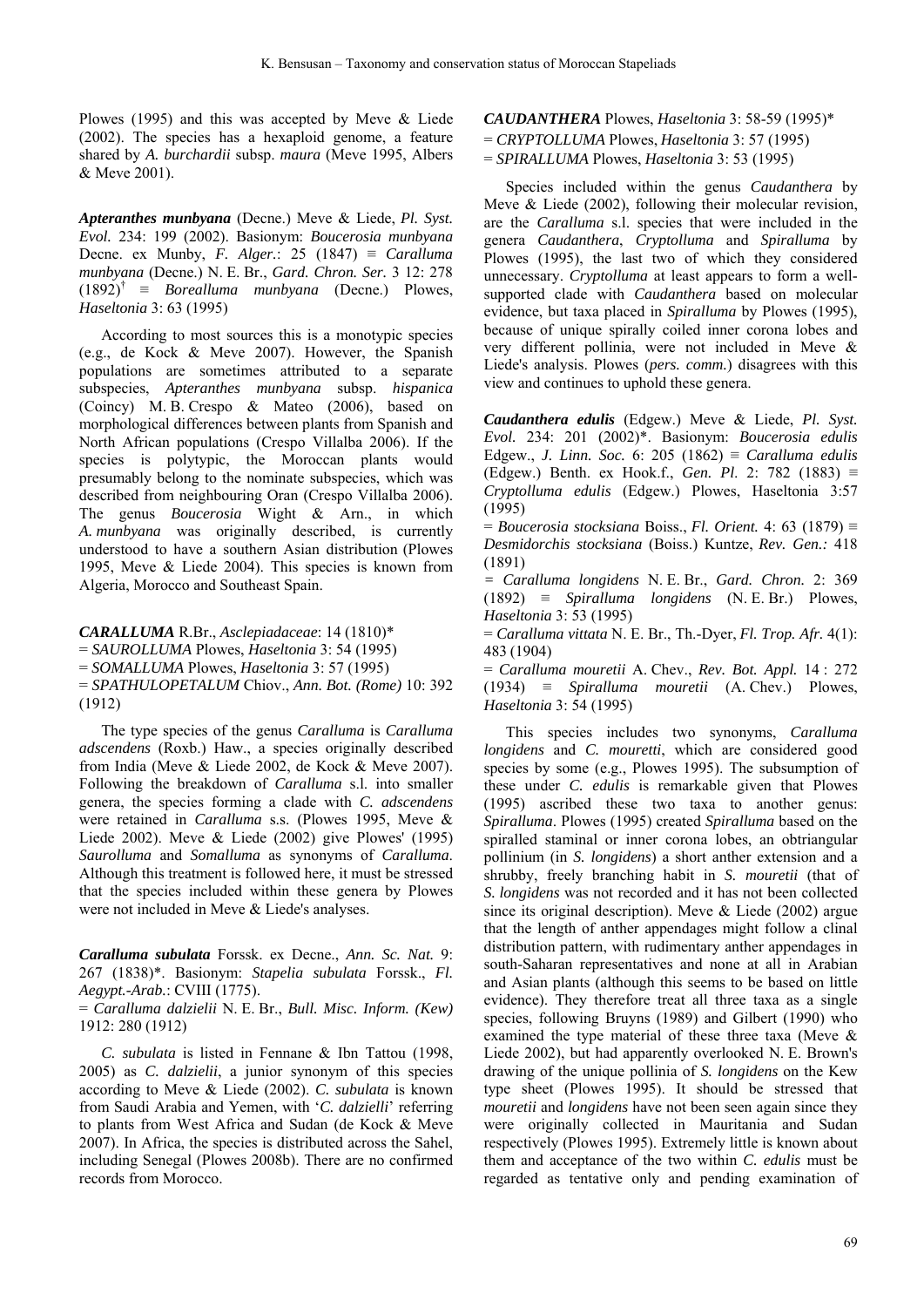further material. The exact status of these species can only be assessed by the collection of additional material in the wild for morphological and molecular analyses, but this may prove impossible as the two have not been relocated despite searches and may be extinct (D. C. H. Plowes, *pers. comm.*).

The unconfirmed report of this species from Morocco is given as *Caralluma mouretii* = *C. edulis* (Audissou 2005), and it would indeed be '*mouretii*' which we would expect from Morocco since this taxon was described from Mauritania (White & Sloane 1937). The expanded concept of *C. edulis* (if correct) represents a very widespread species, distributed from Mauritania in the west to India in the east (Meve & Liede 2002, de Kock & Meve 2007). The type specimen of *C. edulis* was collected in India (White & Sloane 1937).

*DESMIDORCHIS* Ehrenb., *Linnaea* 4: 94-97 (1829)\* = *SARCOCODON* N. E. Br., *J. Linn. Soc.* 17: 169 (1878) = *CRENULLUMA* Plowes, *Haseltonia* 3: 66-67 (1995)

Species within the genus *Desmidorchis* were included in *Caralluma* s.l. for most of the 20<sup>th</sup> Century, until Plowes' (1995) revision of the group. Although Plowes' designations were not widely accepted at the time of publication, some of the genera that he proposed or resurrected find support in molecular data (Meve & Liede 2002). This is the case for *Desmidorchis* for example, in which Plowes (1995) included the species that has been cited for Morocco. Contrary to its treatment in numerous publications, the gender of *Desmidorchis* is in fact feminine (Jonkers 1997, 2003). The genus *Crenulluma* was created by Plowes (1995) for those Arabian species that have crenulate or undulate stem edges, but Meve & Liede's (2002) molecular analyses indicate that these species belong within *Desmidorchis*.

*Desmidorchis retrospiciens* Ehrenb., *Abhandl. Königl. Akad. Wiss. Berlin* 15: 31, tab. 2, fig. 8 (1832)\* ≡ *Caralluma retrospiciens* Ehrenb., *Abh. Acad. Berlin*: 33 (1831) (*nom. nud., nom. illegit.*) ≡ *Caralluma retrospiciens* Ehrenb. ex N. E. Br., *Th. Dyer, Fl. Trop. Afr.* 4(1): 480 (1904)

**=** *Desmidorchis acutangula* Decne., *Ann. Sc. Nat. Ser.* 2 (9): 265 (1838) ≡ *Boucerosia acutangula* (Decne.) Decne., *Ann. Sc. Nat.* 9 (1844) ≡ *Caralluma acutangula* (Decne.) N. E. Br., *Gard. Chron. ser.* 3, 12: 369 (1892) (*nom. nud.*) † ≡ *Caralluma restrospiciens* subsp. *tombuktuensis* (A.Chev.) A. Chev. var. *acutangula* (Decne.) A. Chev., *Rev. Bot. Appl.*: 266 (1934) ≡ *Caralluma retrospiciens* var. *acutangula* (Decne.) A. C. White & B. Sloane, *Stap.*, 2nd ed., 1: 242 (1937)

= *Boucerosia tombuktuensis* A. Chev., *Cong. Int. Bot. Paris*: 271 (1900) ≡ *Caralluma tombuktuensis* (A. Chev.) N. E. Br., *Gard. Chron.* 12: 369 (1892) ≡ *Caralluma restrospiciens* subsp. *tombuktuensis* (A. Chev.) A. Chev., *Rev. Bot. Appl.* 266 (1934) ≡ *Caralluma restrospiciens* var. *tombukctuensis* (A. Chev.) A. C. White & B. Sloane, *Stap.*, 2<sup>nd</sup> ed., 1: 242 (1937)

*= Boucerosia russelliana* Courb. ex Brongn., *Bull. Soc. Bot. Fr.* 7: 900 (1860) ≡ *Caralluma ruselliana* (Brongn.) Cufod., *Enum. Pl. Aeth.* 30 (1969)

= *Caralluma hirtiflora* N. E. Br., *Bull. Misc. Inf. (Kew)* 1895: 264 (1895) ≡ *Caralluma retrospiciens* var. *hirtiflora* (N. E. Br.) Berger, *Stap. Klein* 71 (1910)

= *Caralluma retrospiciens* var. *glabra* N. E. Br., *Th. Dyer, Fl. Trop. Afr.* 4(1): 481 (1904)

= *Caralluma retrospiciens* var. *laxiflora* Maire, *Bull. Soc. Nat. Hist. Afr. Nord* 30 : 357 (1939)

Although the specific name *acutangula* was given priority in most modern classifications of this taxon, this species was described as *Desmidorchis retrospiciens* by Ehrenberg seven years before it was described as *Caralluma acutangula* by Decaisne. Not having seen Ehrenberg's original plate, Gilbert & Raynal (1980) considered that *Desmidorchis retrospiciens* was a *nom nud*. and reduced it to a synonym under *D. acutangula*. However, Plowes (1995, 1996a) discovered Ehrenberg's plate t.vii in *Symbolae Physicae*, which provided the identity of *D. retrospiciens* and proved that it is the same species as *D. acutangula* (de Kock & Meve 2007). Meve & Liede (2002) continued to consider *D. retrospiciens* a *nom. nud., nom illegit.*, apparently as an oversight of Plowes' find (U. Meve, *pers. comm.*), and persisted with *D. acutangula* (as masculine), placing *D. retrospiciens* as a synonym. However, *D. retrospiciens* is the correct name for the taxon. This species occurs from Mauritania east to Saudi Arabia, and southwards to Kenya (White & Sloane 1937).

*ORBEA* Haw., *Syn. Pl. Succ.*: 37 (1812)

= *ORBEOPSIS* L. C. Leach, *Excelsa Taxonomic Series* 1: 61 (1978)

= *ORBEANTHUS* L. C. Leach, *Excelsa Taxonomic Series* 1: 71-72 (1978)

= *PACHYCYMBIUM* L. C. Leach, *Excelsa Taxonomic Series* 1: 69 (1978)

= *ANGOLLUMA* Munster, *Cact. Succ. J. New South Wales* 17: 63-65 (1990); L. E. Newton, *Cact. Succ. J. (U.S.)* 65: 196-199 (1993)

A number of genera have recently been synonymised with *Orbea* (Bruyns 2001, 2002b). Cladistic and molecular studies have demonstrated that *Caralluma* s.l. species in the so-called *ango*-group are in fact more closely related to the genus *Orbea* than to other *Caralluma* s.l. species, and have thus been placed within that genus (Bruyns 2001, 2002b, Meve & Liede 2002). Plowes(1994, 1995, 2008a-c) prefers to retain the genus *Angolluma*. Other than the principle of monophyly that many taxonomists prefer for phylogenetic reasons, there are no set rules to determine what constitutes a genus, but it has been argued that part of the aim of establishing a genus is to have a name which should evoke a mental image of the general appearance of constituent members of a group (Plowes 1996b). *Orbea* sensu Bruyns (2001, 2002b) is a large group that includes species with morphologically diverse flowers which do not conform to this aim [compare for example the flowers of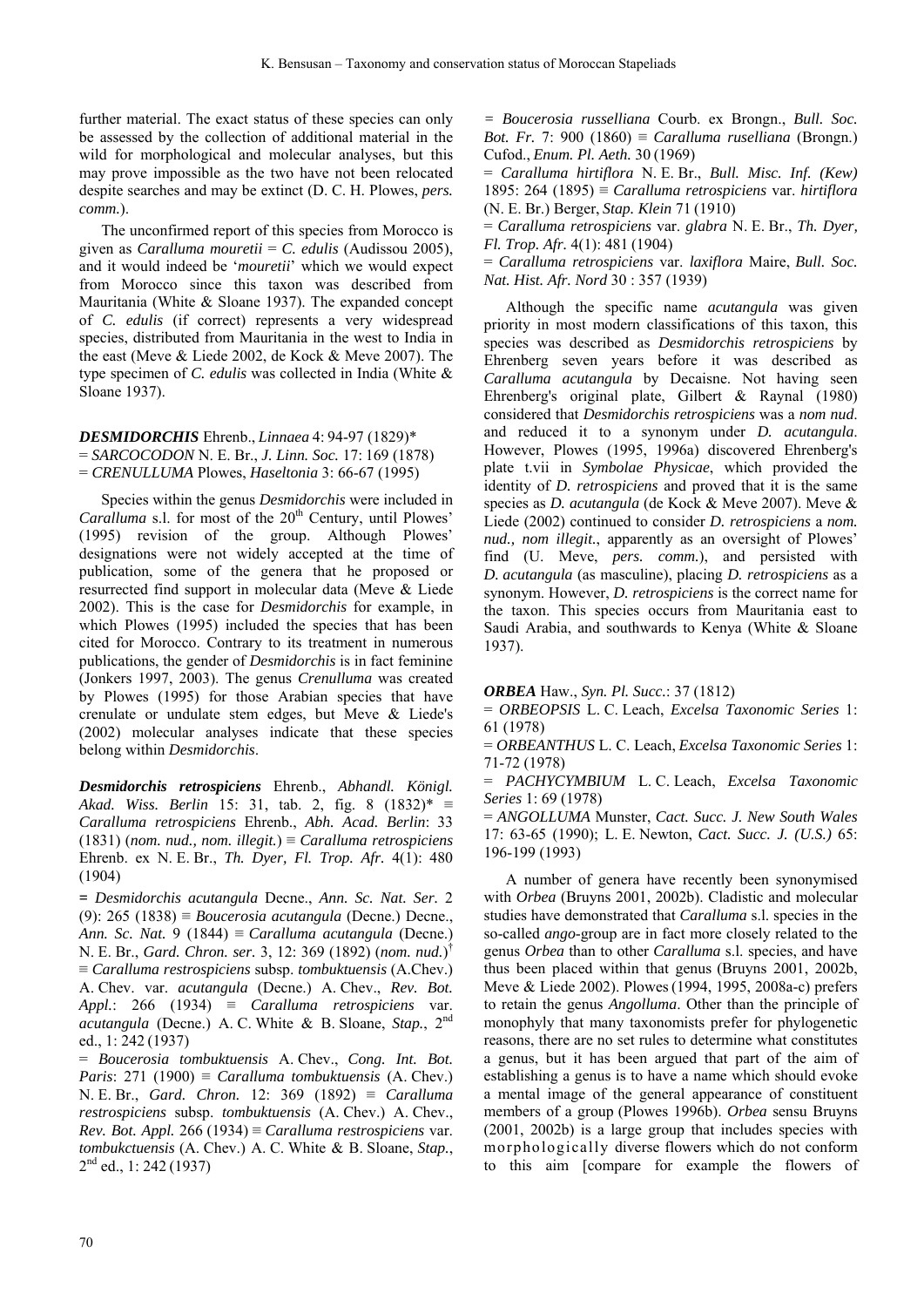<u>.</u>

*Orbea decaisneana* (Lemaire) Bruyns and *Orbea variegata* (L.) Haw.]. However, according to the principle of monophyly, the genus *Angolluma* could only be demonstrated to be valid if its members can be shown to be more closely related to each other than to other *Orbea*  species, and if the integrity of *Orbea* as a monophyletic group is not compromised as a result. Preliminary molecular analyses using only two '*Angolluma*' species have shown that although the species within '*Angolluma*' could be monophyletic, they are nested within *Orbea* and their inclusion in this genus is well supported (Meve & Liede 2002). This view is rejected by Plowes (*pers. comm.*), who favours the retention of *Angolluma* on morphological grounds. Retaining *Angolluma* would require the delimitation of Bruyns' *Orbea* into a series of smaller units, but that would prove unnecessary and inconsistent with the principle of monophyly. However, even if paraphyletic taxa were to be accepted (*as per* Sosef 1997, Brummitt 2002), the differentation of *Angolluma* from some species of *Orbea* appears to be less than straightforward (Bruyns 2002b). Thus, although it has been argued that the floral morphology of the *ango*-group precludes them from being accommodated in *Orbea* unless the parameters of that genus are stretched unacceptably widely (Plowes 2008a), it appears that Bruyns (2001, 2002b) currently offers the most parsimonious approach to the problem. Although a mental image is not easily evoked by this concept of *Orbea*, this does not impair identification, as species may still be grouped according to shared characters in identification keys (and these informal groupings need not carry any phylogenetic significance, even if they are given names). As it currently stands, the genus *Orbea* includes a wide range of species that are diverse in flower structure and adapted to a wide range of dipteran pollinators (Bruyns 2003).

*Orbea decaisneana* (Lemaire) Bruyns, *Aloe* 37: 74 (2000). Basionym: *Boucerosia decaisneana* Lemaire, *Hort. Uni.* 5 : 99 (1844) ≡ *Desmidorchis decaisneana* (Lemaire) Kuntze, *Rev. Gen. Pl.* 418 (1891) ≡ *Caralluma decaisneana* (Lemaire) N. E. Br., *Gard. Chron.* 12 : 369 (1892) ≡ *Stapelia decaisneana* (Lemaire) A. Chev., *Rev. Bot. Appliq.* 14 : 262 (1934) ≡ *Pachycymbuim decaisneanum* (Lemaire) M. G. Gilbert, *Bradleya* 8 : 22 (1990) ≡ *Angolluma decaisneana* (Lemaire) Munster ex L. E. Newton, *Cact. Succ. J. (U.S.)* 65: 198 (1993)

**subsp.** *hesperidum* (Maire) H. A. Jonkers, *Asklepios* 100: 58 (2008). Basionym: *Caralluma hesperidum* Maire, *Bull. Soc. Hist. Nat. Afr. N.* 13: 17 (1922)† ≡ *Caralluma commutata* var. *hesperidum* (Maire) Font-Quer, *It. Maroc.* 354 (1929) ≡ *Caralluma commutata* subsp. *hesperidum*  (Maire) Maire ex Jahandiez & Maire, *Cat. Pl. Maroc* 3 : 582 (1934) ≡ *Caralluma decaisneana* subsp. *hesperidum* (Maire) Raynaud, *Bot. Chron.* 10 : 717 (1991) ≡ *Angolluma hesperidum* (Maire) Plowes, *Excelsa* 16: 107 (1994)

The Moroccan *Orbea* has a close relative that grows south of the Sahara. *O. decaisneana* in its *sensu stricto* is known from a narrow coastal strip from Dakar to St. Louis in Senegal (Plowes 2008b; Jonkers 2008). The Moroccan taxon was synonymised with this plant by Gilbert (1990), under the genus *Pachycymbium*. This synonymy was

maintained by Bruyns (2002b), who examined a Moroccan plant\* . *O. decaisneana* was described prior to the Moroccan plant so Jonkers (2008), in his argument that the two taxa represent a polytypic species, classified the Moroccan taxon as *Orbea decaisneana* subsp. *hesperidum*. He lists differences between the two taxa to support this designation. One of these is the marked difference in production of nectar and smell between the two, which appears to attract different pollinators: callophorid flies visit the Moroccan taxon (which produces a strong and unpleasant smell) frequently but completely ignore the flowers of the Senegalese plant. Furthermore, Plowes (2008b) includes a photograph of *Angolluma sudanensis* Plowes [a plant originally described from Sudan which Bruyns (2002b) considers synonymous with *O. decaisneana*, and which is reported by Plowes (2008b) from the Senegalese Sahel] being visited by a mosquito, which although unconfirmed, is suspected of being a pollinator of another species of stapeliad (Jonkers 2002). This suggests reproductive segregation within Bruyns' concept of *O. decaisneana*. Pollinator specificity must be considered an important driver of speciation in stapeliads given the complex adaptations for attracting Diptera that these plants exhibit, and the ability of stapeliads to produce hybrids across species and even genera when handpollinated (e.g., Walker 2005). In fact, the number of differences between the taxa outlined by Jonkers (2008) satisfy the criteria for the acceptance of species outlined by Bruyns (2005): they appear to differ by at least two good characters and are reproductively segregated by pollinator specificity and geography. The status of the Moroccan taxon as a subspecies of *decaisneana* is only accepted tentatively here.

#### **CONSERVATION STATUS**

Stapeliads are distributed throughout most of Morocco, although they are most frequent and diverse in the southwest of the Kingdom. Fennane *et al.* (2007) summarise the distribution of stapeliads in the country, but they do so vaguely. A map of the distribution of stapeliad species in Morocco is given by Jonkers & Walker (1993). Audissou (2005) also discusses the distribution of these.

<sup>\*</sup> The specimen examined by Bruyns (2002b) was collected by Font Quer (*Font Quer 354*) and is given as 'Morocco. 30°30'N, 09°40'W, Agedir (Beni Uriaguel), *Font Quer 354* (G, Z)'. Presumably 'Agedir' refers to Agadir, since the latitude and longitude given lie extremely close to this southwest Moroccan city. However, Beni Uriaguel lies in the Rif, close to Ajdir (35°12'N, 03°55'S). I was able to find an entry for *Font Quer 354* collected on the 08/10/1929, on the Aluka online herbarium (www.aluka.org), at the Herbarium of the Institut Botànic de Barcelona (BC). Here, the locality is given as 'c. Axdir, Beni Uriaguel'. Axdir is an alternative spelling of Ajdir and this shows that Font Quer must have collected his specimen in the eastern Rif, as stated by Audissou (2005). Having said this, the collection altitude is given as '20 meters' and this corresponds approximately to the coordinates given by Bruyns (2005) rather than the Rif mountains. However, a similar discrepancy between coordinates and elevation exists at this herbarium for an entry of a *Silene*  species from the Rif (J. Cortes, *pers. comm.*).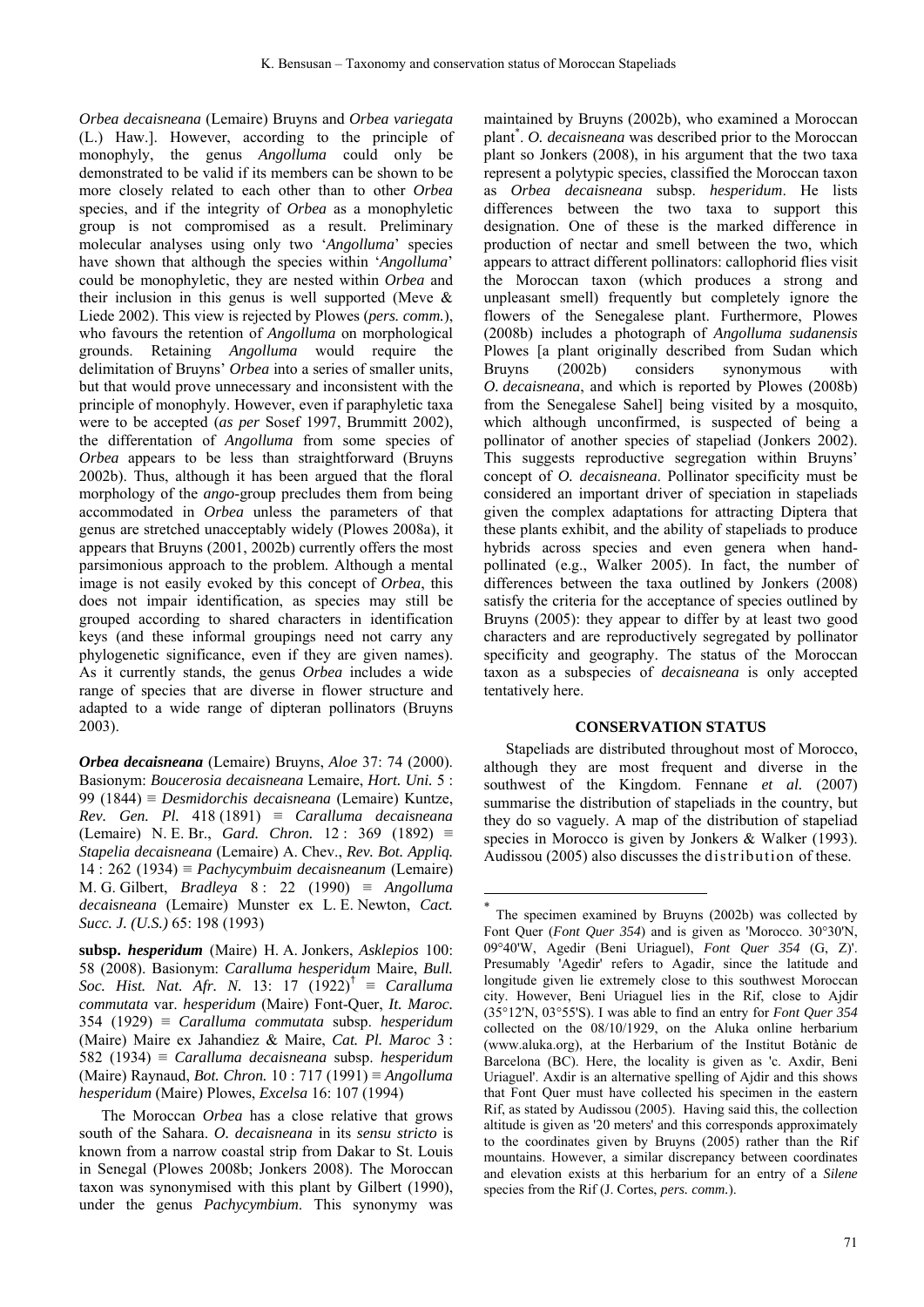Current knowledge on the distribribution of *Apteranthes joannis* is discussed by Bensusan *et al.* (2009). Although stapeliad diversity is not high in Morocco, rate of endemism is (at 60% among the five confirmed taxa). Fennane & Ibn Tattou's (1998) catalogue of rare, threatened and endemic vascular plants in Morocco includes most species of stapeliad.

*Orbea decaisneana* subsp. *hesperidum* is endemic to Morocco (Jonkers 2008) where it is considered rare (Fennane & Ibn Tattou 1998). It has a fairly extensive distribution in the southwest, occurring from Essaouira to south of Sidi Ifni, and inland along the Souss valley to Aoulouz and the western Anti-Atlas (Jonkers & Walker 1993). In addition, it was recorded from the eastern Rif in 1929 (Audissou 2005). The species is poisonous and is not eaten by livestock (Audissou 2005, Jonkers 2008). Consequently, plants are found growing out in the open and untouched, even in habitats that have been degraded by goats (*pers. obs.*). Due to this and its relatively extensive distribution, this Moroccan endemic is of lower conservation concern.

The stems of some stapeliad genera are harvested and eaten by traditional communities. The shoots of a number of stapeliad species are consumed with zeal in some parts of Arabia (Miller & Morris 1988, Jongbloed 2003), whereas the young stems of *Hoodia* species, reportedly hunger suppressants, are eaten by San people in southern Africa and have found a market in weight-loss programmes (Rowley 2005, Hargreaves 2008). All *Apteranthes* species are edible. In Morocco, mountain tribes are known to eat the young shoots of the endemic *Apteranthes burchardii* subsp. *maura* (Audissou 2005). The succulent stems are equally appreciated by livestock which, unlike traditional communities, can have a significant effect on the ecology and conservation of *Apteranthes* species in Morocco.

The range of *A. burchardii* subsp. *maura* stretches along the Atlantic coast from north of Cap Ghir to the Oued Assaka (= Oued Noun), which lies some 20 km south of Sidi Ifni. This subspecies is endemic to Morocco and is considered rare (Fennane *et al.* 1998), although it is easily overlooked (Audissou 2005). Primarily a coastal species, *A. burchardii* subsp. *maura* extends inland to the westernmost slopes of the Anti-Atlas (Jonkers & Walker 1993, Audissou 2005). This distribution has been attributed to the species' preference for a relatively high atmospheric humidity (Bruyns 1987, Jonkers & Walker 1993). The range of the species coincides with that of the cactoid *Euphorbia echinus* Hook.f. & Coss. and *Euphorbia officinarum* L. (Euphorbiaceae). *A. burchardii* subsp. *maura* is almost invariably found within the thorny branches of these species and, less frequently, in other succulent shrubs (Jonkers & Walker 1993, Audissou 2005). These plants make access to the stapeliads impossible to livestock. Currently, these species dominate much of the coastal habitat from Cap Ghir south to the Oued Assaka and consequently, the status of *A. burchardii* subsp. *maura*  seems secure. However, surveys along the Atlantic coast from Oued Assaka to Cap Ghir in November 2008 revealed that some considerable areas of cactoid *Euphorbia* habitat had been cleared recently (*pers. obs.*). Seeds of *A. burchardii* subsp. *maura* germinating in areas devoid of cactoid *Euphorbia* will no doubt be easily accessible to livestock. Some of these areas were being replanted with *Opuntia ficus-indica* (L.) Mill. (Cactaceae), especially south of Sidi Ifni. It is possible that this cactus could replace *Euphorbia* species in providing refuge for *A. burchardii* subsp. *maura*. Currently, and considering that very large expanses of cactoid *Euphorbia* habitat continue to exist, *A. burchardii* subsp. *maura* must be considered a taxon of lower conservation concern. This status is dependent on the extent of suitable habitat and must be revised if stands of cactoid *Euphorbia* continue to be cleared.

The third stapeliad that is endemic to Morocco is *Apteranthes joannis*. Ever since its initial discovery, *A. joannis* has been known to be very rare, and is classified as such by Fennane  $&$  Ibn Tattou (1998). The species was originally found at 'Taberbout' in 1933 (a site that remains unknown to the author, as well as to French and Moroccan colleagues of his; J.-A. Audissou & M. Mouna, *pers. comm.*). The site lay very close to Aoulouz where the plant was also found three years later. However, when visited in 1940, the site at Aoulouz had been largely destroyed during the construction of a bridge over the Oued Souss (Jonkers & Walker 1993). The species was rediscovered by Audissou (1994) on limestone cliffs overlooking the Oued Souss, adjacent to the bridge that lies immediately north of Aoulouz. This site remained the only known locality for this species globally, until Bensusan *et al.* (2009) discovered two more populations in the western Anti-Atlas. Bensusan *et al.* also located the species at the Aoulouz site once again, although they found it at a seemingly lower abundance than the photographs presented by Audissou (1994, 1998, 2005) suggest.

Audissou (2005) predicted that *A. joannis* may once have been more widespread in the Souss valley and may not have been a strict cliff-dweller in times when grazing pressure was less severe. This may well be true, and is corroborated by observations made on the species' ecology by Bensusan *et al.* (2009). Although Bensusan *et al.* found reason to predict that the species could in fact be fairly widespread in the western Anti-Atlas, intense surveys of the region are required to confirm this. So far, the species is known from only three sites globally. The two new populations in the Anti-Atlas, extremely healthy though they are, are well within the reach of grazing and browsing livestock. In addition, a very abundant population of freegrowing *A. joannis* on a rocky slope could be threatened by the spread of *Opuntia ficus-indica*, an invasive species from the New World (Bensusan *et al.* 2009). This species should be considered endangered until its exact status in the Anti-Atlas can be verified and its distribution in Morocco can be mapped accurately.

*Apteranthes munbyana* is known from Mediterranean areas of southeast Spain, Algeria and Morocco (Crespo Villalba 2006). In Spain, where the species is uncommon, quarrying of its limestone habitats and disturbance by livestock are recognised as threats (Serra *et al.* 2003). *A. munbyana* is thought to be very rare in Morocco, where it is known only from two records by Maire (1954), from Oujda and from Bokkoya which is southwest of Melilla (Jonkers & Walker 1993, Fennane & Ibn Tattou 1998, Fennane *et al.* 2007). Extremely little is known about the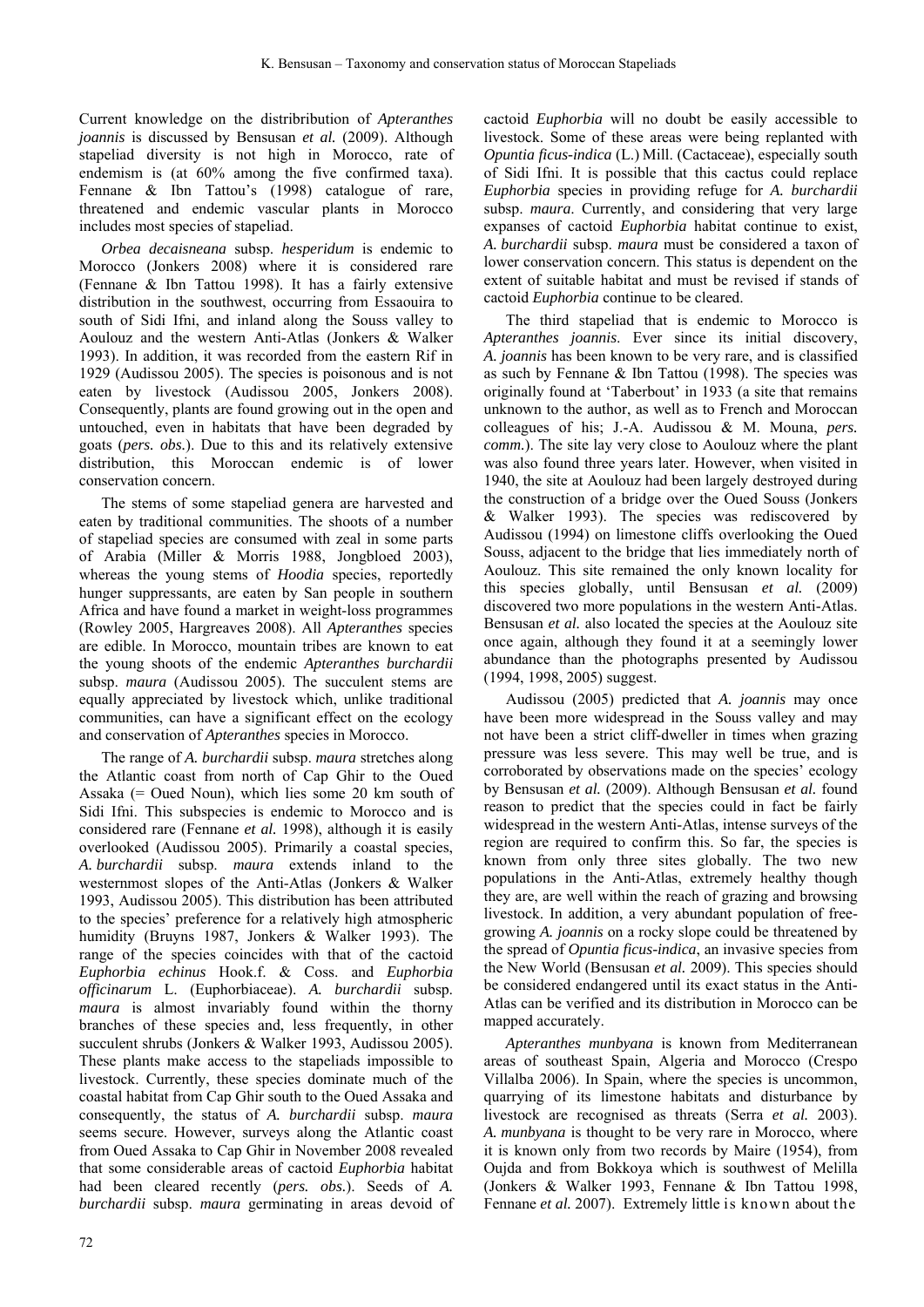| <b>Current Combination</b>           | Listed as                       | <b>Site</b>                                                                       | Elevation            | Year |
|--------------------------------------|---------------------------------|-----------------------------------------------------------------------------------|----------------------|------|
| Orbea decaisneana ssp.<br>hesperidum | Caralluma hesperidum            | Limestone, Axdir (Beni Uriaguel)                                                  | 20 <sub>m</sub>      |      |
| Orbea decaisneana ssp.<br>hesperidum | Caralluma hesperidum            | Massif du Diebel Amsitten, Haha                                                   |                      |      |
| Apteranthes munbyana                 | Caralluma munbyana              | Oran, Algeria                                                                     |                      |      |
| Apteranthes europaea                 | Caralluma europaea<br>maroccana | Vallé J'Cleni (Renaia) Grand Atlas                                                | $1300 \; \mathrm{m}$ |      |
| Apteranthes europaea                 | Caralluma europaea<br>maroccana | Bocailles dans la Foret d'Arganias<br>son la de l'Oued go a l'est de<br>Christian |                      |      |
| Apteranthes europaea                 | Caralluma europaea<br>maroccana | Hassi-Berkan (Beni-bu-Yani),<br>limestone outcrops                                |                      | 1933 |
| Apteranthes europaea                 | Caralluma europaea<br>maroccana | Asni                                                                              |                      | 1980 |

Table I. List of specimens of the Stapeliinae at the Herbarium of the Institut Scientifique, Université Mohammed V-Agdal, at Rabat.

species in Morocco other than these two records. Spanish populations are found chiefly in rocky areas dominated by *Stipa tenacissima* L., frequently growing from the base of this grass, or from rock fissures (Serra *et al.* 2003; Audissou 2005). Habitat data for the species in Morocco is simply given as rocky, limestone slopes (Fennane *et al.* 2007). It is quite possible that the Moroccan populations, if they still exist, inhabit a similar habitat to those in Spain as *Stipa tenacissima* is dominant in much of eastern Morocco (Thévenot *et al.* 2003). This is of considerable concern to the conservation of the species as this grass provides little protection from grazers. Surveys for the species in the east of the country should have two main aims: (i) to establish whether the species is still present in Morocco, and (ii) to establish its precise distribution. *A. munbyana* should be considered a species of conservation concern in Morocco until more information has been gathered on its status.

*Apteranthes europaea* is the most widespread species of stapeliad in Morocco, with records for the Atlantic coast from north of Casablanca to Sidi Ifni, the Anti-Atlas, Middle Atlas, the plains of Atlantic Morocco north of the High Atlas, the eastern Rif, the Souss valley and the southeast of the country (Jonkers & Walker 1993). It is the only stapeliad species that is excluded from Fennane & Ibn Tattou's (1998) catalogue. The marked variability between and within Moroccan populations of *A. europaea* suggests that genetic diversity is high. The species has a very widespread distribution across the Mediterranean (Meve & Heneidak 2005). Audissou (2005) observes that although the species has a widespread distribution, it is localised and difficult to find. This is no doubt true throughout most if its range, although it proved abundant and easy to locate on the granites surrounding Tafraout in the Anti-Atlas, which is one of the best-known sites for the species, following exceptional rains during the autumn of 2008 (Lamb *et al.* 2009). In spite of the species being localised, its widespread Moroccan and global distribution should place *A. europaea* as a species of lower conservation concern.

Three species remain unconfirmed in Morocco: *Caudanthera edulis* (= *mourettii*), *Desmidorchis retrospiciens* and *Caralluma subulata*. The first two are known from Mauritania (White & Sloane 1937), whilst the third has been recorded from Senegal (Plowes 2008b). *C. edulis* is mentioned by Audissou (2005) as a possibility for Morocco given its presence in neighbouring Mauritania, whereas *D. retrospiciens* is listed by Fennane *et al.* (2007) as occurring in 'Maroc Saharien oceanique', although they add that verification of the presence of this species in Morocco requires further research. It is likely that if any of these species do exist within the Kingdom of Morocco, they are to be found in the Western Sahara. Locating *C. edulis* in particular would provide a significant find given the possibility that the Mauritanian '*C. mouretii*' could be extinct due to desertification of its habitat. The conservation status of these three species cannot be commented upon until their presence in Morocco is verified.

## **STAPELIADS AT THE RABAT HERBARIUM**

Representation of stapeliads in the Herbarium of the Institut Scientifique at Rabat is poor. Not all species are present and in addition, some of the specimens are lacking flowers, which are essential to the identification of *Apteranthes* species (Audissou 2005, Fennane *et al.* 2007). Specimens present are listed with their data, as recorded by the author on the  $9<sup>th</sup>$  July 2008 (Table I). A joint expedition to the south of Morocco by the Gibraltar Ornithological & Natural History Society and the Institut Scientifique at Rabat in November 2008 retrieved live material of two species that are not represented in the Rabat Herbarium: *Apteranthes joannis* and *Apteranthes burchardii* subsp. *maura*. In addition, a variety of flower forms of *Apteranthes europaea* were collected. This material is currently being propagated at the Gibraltar Botanic Gardens. Specimens of all of these will be submitted to the herbarium at Rabat as plants grow and flower, together with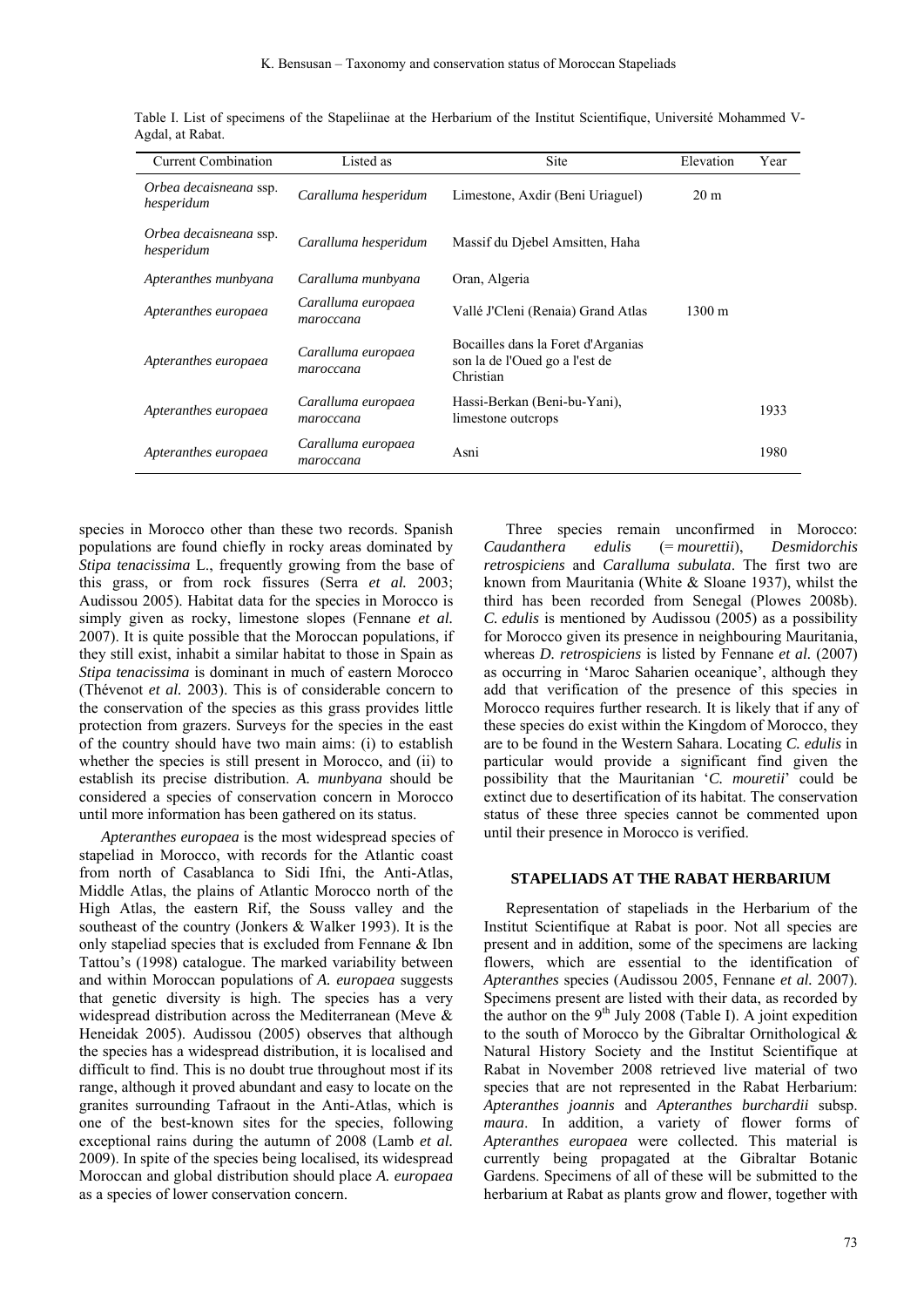their data. These will be submitted as pressed and alcohol specimens, as this last method will allow the diagnostic features of these plants to be preserved better.

#### **Acknowledgements**

This work formed part of an Interreg IIIA project that is run as a partnership between the Gibraltar Ornithological & Natural History Society and the Institut Scientifique, Université Mohammed V-Agdal, Rabat, and was co-financed by the European Union and the Government of Gibraltar (Project GIBMANATUR). I wish to thank Mr Hamid Khamar for his generous help and constant attention whilst visiting the Herbarium of the Institut Scientifique. Dr Ulrich Meve and Darrel Plowes kindly reviewed this manuscript and provided literature. Jean-André Audissou, Leslie Linares and Charles Perez provided photos of Moroccan stapeliads. I am grateful, as ever, to Prof. Mohamed Mouna for his usual assistance and hospitality. The reviewers, M. Fennane and F. Albers, are to be thanked for their helpful comments.

#### **References**

- Albers F. & Meve U. 2001. A karyological survey of Asclepiadoideae, Peroplocoideae, and Secamonoideae, and evolutionary considerations within Apocynaceae s.l. *Ann. Missouri Bot. Garden*, 88, 624-656.
- Albers F. & Meve U. (eds.) 2002. *Illustrated Handbook of Succulent Plants: Asclepiadaceae.* Springer Verlag, Heidelberg, 335 pp.
- Angiosperm Phylogeny Group 2003. An update of the Angiosperm Phylogeny Group classification for the orders and families of flowering plants: APG II. *Bot. J. Linn. Soc.*, 141, 399-436.
- Audissou J.-A. 1994. Redécouverte de *Caralluma joannis* Maire. *Cactus Aventures*, 23, 19-21.
- Audissou J.-A. 1998. *In Situ* notes complémentaires sur *Caralluma joannis* Maire. *Cactus Aventures*, 29, 20-21.
- Audissou J.-A. 2005. Moroccan Stapeliads. *Asklepios*, 94, 18-27.
- Bensusan K., Lamb B. & Perez C. 2009. On the distribution and habits of *Apteranthes joannis* (Maire) Plowes. *Asklepios*, 104, 3-8.
- Brummitt R.K. (2002) How to chop up a tree. *Taxon*, 51, 31-41.
- Bruyns P.V. 1987. Miscellaneous notes on Stapelieae (Asclepiadaceae). *Bradleya*, 5, 77-90.
- Bruyns P.V. 1989. Miscellaneous notes on Stapelieae (Asclepiadaceae). *Bradleya*, 7, 63-68.
- Bruyns P.V. 2000, publ. 2001. New combinations in the genus *Orbea*. *Aloe*, 37, 72-76.
- Bruyns P.V. 2002a. The Southern African genera of the stapeliads. *Aloe*, 39, 52-63.
- Bruyns P.V. 2002b. Monograph of *Orbea* & *Ballyanthus*. *System. Botany Monogr.*, 63, 193 pp.
- Bruyns P.V. 2003. A note on the genus *Orbea* Haw. *Asklepios*, 87, 3-7.
- Bruyns P.V. 2005. *Stapeliads of Southern Africa and Madagascar.*  2 vols*.* Umdaus Press, Hatfield, South Africa, 606 pp.
- Crespo Villalba M.B. 2006. Nomenclatural changes in *Apteranthes* Mikan (Ascelpiadoideae, Apocyanceae). *Flora Montiberica*, 32, 15-20.
- de Kock D. & Meve U. 2007. *A Checklist of Brachystelma, Ceropegia and the genera of the Stapeliads.* International Asclepiad Society, UK, 125 pp.
- Endress M.E. & Bruyns P.V. 2000. A revised classification of the Apocynaceae s.l. *Bot. Rev.*, 66, 1-56.
- Endress M.E., Liede-Schumann S. & Meve U. 2007. Advances in Apocynaceae, the enlightenment, an introduction. *Ann. Missouri Bot. Garden*, 94, 259-267.
- Fennane M. & Ibn Tattou M. 1998. Catalogue des plantes vasculaires rares, menacées ou endémiques du Maroc. *Bocconea*, 8, 1-243.
- Fennane M. & Ibn Tattou M. 2005. Flore vasculaire du Maroc, inventaire et chorologie (vol.1). *Trav. Inst. Sci.,* Rabat, sér. Bot.*,* 37, 483 p.
- Fennane M., Ibn Tattou M., Ouyahya A. & El Oualidi J. (eds.) 2007. Flore Pratique du Maroc. Manuel de determination des plantes vasculaires. Vol. 2 – Angiospermae (Leguminosae-Lentibulariaceae). *Trav. Inst. Sci.* Rabat, sér. Bot., 38, 636 p.
- Gilbert M.G. 1990. A review of *Caralluma* R.Br. and its segregates. *Bradleya*, 8, 1-32.
- Gilbert M.G. & Raynal J. 1980. The status and typification of *Desmidorchis* Ehrenb. and *D. retrospiciens* (Asclepiadaceae). *Adansonia*, ser. 2, 19, 319-323.
- Hargreaves B.J. 2008. The *Hoodia* saga continues. *Asklepios*, 101, 17-20.
- Jongbloed M.V.D. 2003. *The Comprehensive Guide to the Wild Flowers of the United Arab Emirates*. Environmental Research and Wildlife Development Agency, Abu Dhabi, 575 pp.

Jonkers B. 1997. On the gender of *Desmidorchis*. *Asklepios*, 70, 8.

- Jonkers B. 2002. Is *Caralluma edulis* a mosquito-pollinated stapeliad? *Asklepios*, 85, 7-9.
- Jonkers B. 2003. Succulent ascleps in Oman an additional commentary. *Asklepios*, 87, 15-23.
- Jonkers B. 2008. A note on *Orbea decaisneana* (Lemaire) Bruyns. *Asklepios*, 100, 54-60.
- Jonkers B. & Walker C.C. 1993. The Asclepiads in Morocco. A short commentary. *Asklepios*, 59, 14-21.
- Jürgens A., Dötterl S. & Meve U. 2006. The chemical nature of fetid floral odours in stapeliads (Apocynaceae-Asclepiadoideae-Ceropegieae). *New Phytologist*, 172, 452- 468.
- Lamb, B.M., Bensusan, K. & Amezian, M. 2009. Moroccan Asclepiads Following Autumn Storms. *Cact. Succ. J. (US)*, 81, 240-255.
- Maire R. 1954. *Flore du Maroc*, 137-142 and Supplement.
- Meve U. 1995. Cytological and morphological differentiation in *Caralluma burchardii* (Asclepiadaceae). *Nordic J. Botany*, 15, 5, 459-467.
- Meve U. & Liede S. 1994. Floral biology and pollination in stapeliads - new results and a literature review. *Plant Systematics and Evolution*, 192, 99-116.
- Meve U. & Liede S. 2002. A molecular phylogeny and generic rearrangement of the stapelioid Ceropegieae (Apocynaceae-Asclepiadoideae). *Plant Systematics and Evolution*, 234, 171- 209.
- Meve U. & Liede S. 2004. Subtribal division of Ceropegieae (Apocynaceae – Asclepiadoideae). *Taxon*, 53, 1, 61-72.
- Meve U. & Heneidak S. 2005. A morphological, karyological and chemical study of the *Apteranthes (Caralluma) europaea* complex. *Bot. J. Linnaean Soc.*, 149, 419-432.
- Miller A.G. & Morris A. 1988. *Plants of Dhofar, the Southern Region of Oman. Traditional, Economic and Medicinal Uses.* Royal Botanic Gardens, Edinburgh, 361 pp.
- Plowes, D.C.H. 1994. The taxonomy of *Pachycymbium* Leach and *Angolluma* Munster (Stapelieae: Asclepiadaceae). *Excelsa*, 16, 103-123.
- Plowes D.C.H. 1995. A reclassification of *Caralluma* R.Brown (Stapelieae: Asclepiadaceae). *Haseltonia*, 3, 47-90.
- Plowes D.C.H. 1996a. The nomenclatural status and typification of *Desmidorchis* Ehrenberg. *Excelsa*, 17, 69-78.
- Plowes D.C.H. 1996b. The delineation of genera in the stapeliads. *Aloe*, 33, 34-40.
- Plowes D.C.H. 2003. An examination of *Stapeliopsis* Pillans, *Pectinaria* Haw., and *Ophionella* Bruyns: Ceropegieae (Asclepiadoideae). *Excelsa*, 20, 1-20.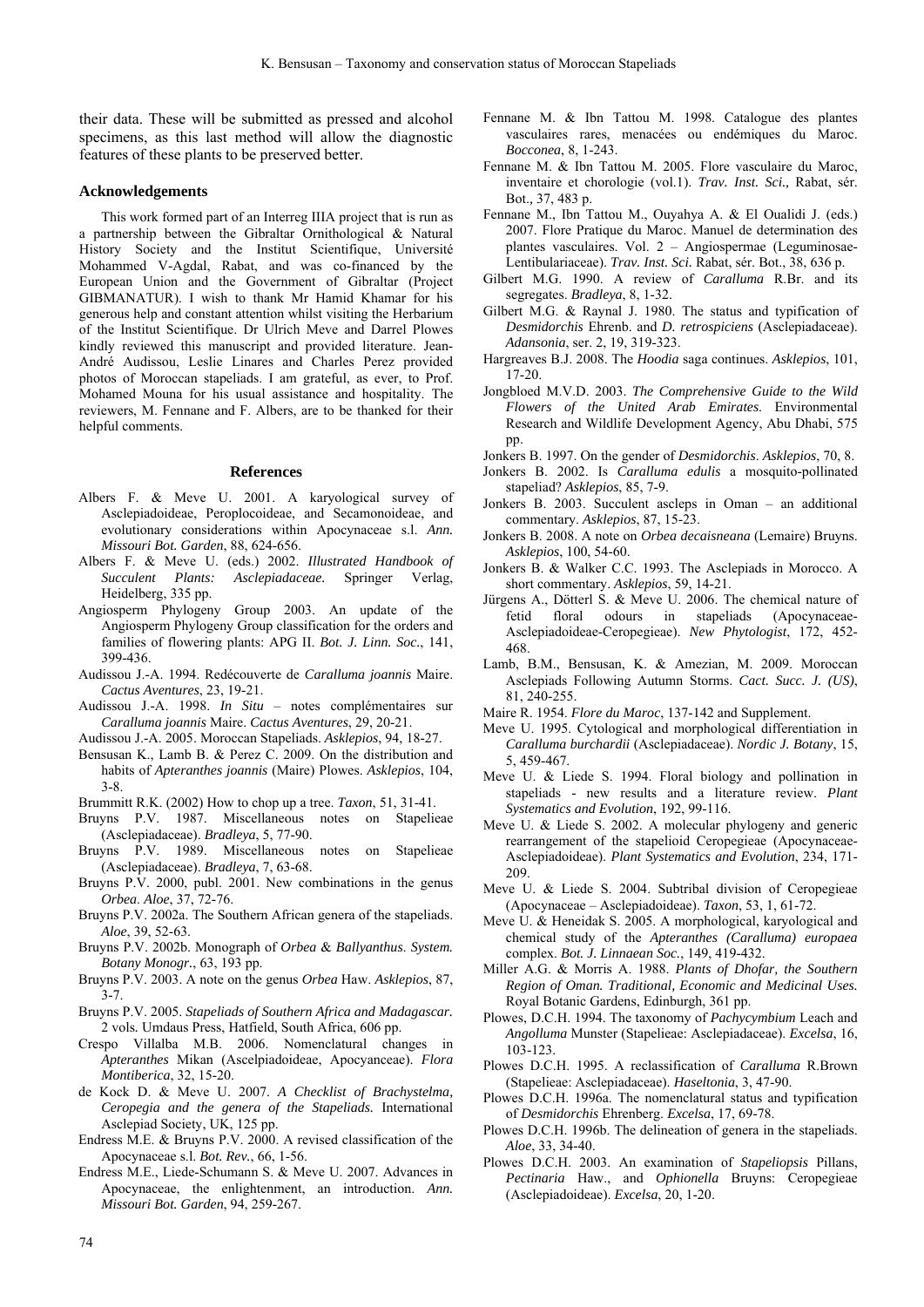- Plowes D.C.H. 2008a. *Angolluma taitica* (Bruyns) Plowes comb. nov. *Asklepios*, 103, 3-4.
- Plowes D.C.H. 2008b. The stapeliads of Senegal. *Cactus World*, 26, 151-158.
- Plowes D.C.H. 2008c. Two new stapeliads from Yemen. *Excelsa*, 21, 1-14.
- Rowley G. 2005. Hoodia and the cure for overeating. *Asklepios*, 92, 5-6.
- Serra L., Olivares A., Pérez Botella A., Deltoro V., Izquierdo J.J., Pérez Rocher B., Gómez Serrano M.A. & Mayoral, O. 2003. Sobre *Caralluma munbyana* subsp. *hispanica* (Asclepiadaceae) en la Comunidad Valenciana. *An. Jardín Bot. Madrid*, 60, 451-453.
- Sosef M.S.M. 1997. Hierarchical models, reticulate evolution and the inevitability of paraphyletic supraspecific taxa. *Taxon*, 46, 75-85.
- Thévenot M., Vernon R. & Bergier P. 2003. *The Birds of Morocco*. BOU Checklist 20. BOU, Tring, UK, 594 pp.
- Walker C.C. 2005. *xTavarorbea* another intergeneric hybrid stapeliad. *Asklepios*, 92, 7-8.
- White A. & Sloane B.L. 1937. *The Stapelieae*. *3 vols.* Abbey San Encino Press, Pasadena, USA, 1185 pp.

*Manuscript received 2 September 2009 Accepted in revised form 26 December 2009* 

## **Appendix.** Key to Stapeliad taxa that have been confirmed from Morocco

- 1. stems sub-cylindrical or cylindrical with prominent conical protuberances arranged in four rows; corolla with uniformly coloured, usually dark lobes and a short tube (Fig. 1) ............................................................*Orbea decaisneana hesperidum*
- stems square, with angles more or less wavy; younger stems with small, rudimentary leaves on angles. Corolla without tube. Identification to species level only possible by examining flowers (genus *Apteranthes*)..............................................2
- 2. inner surface of corolla covered in dense, whitish hairs, giving the corolla a white appearance. Corona uniformly golden yellow (Fig. 2)...........................................................................................................................*Apteranthes burchardii maura*
- inner surface of corolla more or less glabrous; never completely covered in hairs. Corona not entirely yellow......................................................................................................................................................................................3
- 3. corolla lobes long and narrow, much longer than width at base (length  $=$   $\geq$   $\geq$  width); lateral edges almost parallel to apex (Fig. 3).................................................................................................................................................*Apteranthes munbyana*
- corolla lobes triangular or subtriangular, length similar to width at base................................................................................4
- 4. inner surface of corolla glabrous, covered with tubercles giving a rough, warty appearance. Centre of corolla paler, becoming darker towards outer edge. Tubercles uniformly dark (Fig. 4)................................................*Apteranthes joannis*

– inner surface of corolla smooth, without tubercles, sometimes with hairs but never very hairy. Pattern variable but always with helically arranged, yellowish or greenish stripes (Figs. 5, 6 & 7)...................................................*Apteranthes europaea*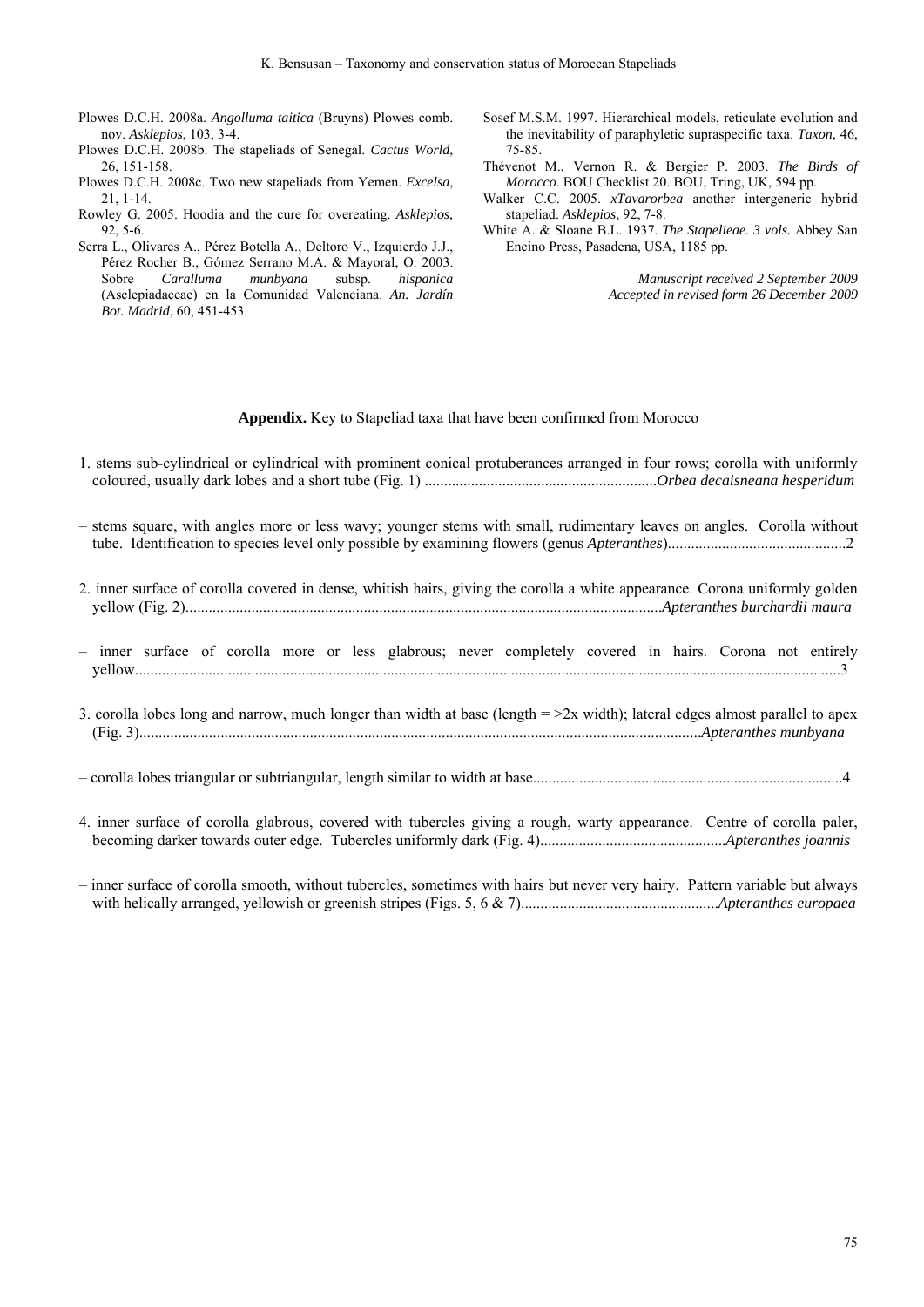## **Plate I**

Figure 1. *Orbea decaisneana* subsp. *hesperidum* KB&BML/2008-70, Oued Noun/Assaka, S. of Sidi Ifni, Morocco (plant in Gibraltar Botanic Gardens collection).

Figure 2. *Apteranthes burchardii* subsp. *maura* KB&BML/2008-114, near Tiznit, Morocco (plant in Gibraltar Botanic Gardens collection).

Figure 3. *Apteranthes munbyana* JAA 224, Hellín, Spain (photo credit: J.-A. Audissou).

Figure 4. *Apteranthes joannis*, western Anti-Atlas, Morocco (photo credit: L. Linares).

Figure 5. *Apteranthes europaea*, Cabo de Gata, Spain (plant in B.M. Lamb collection).

Figure 6. *Apteranthes europaea* KB&BML/2008-96, Tafraoute, Anti-Atlas, Morocco (plant in Gibraltar Botanic Gardens collection).

Figure 7. *Apteranthes europaea*, Tafraoute, Anti-Atlas, Morocco (photo credit: C. Perez).